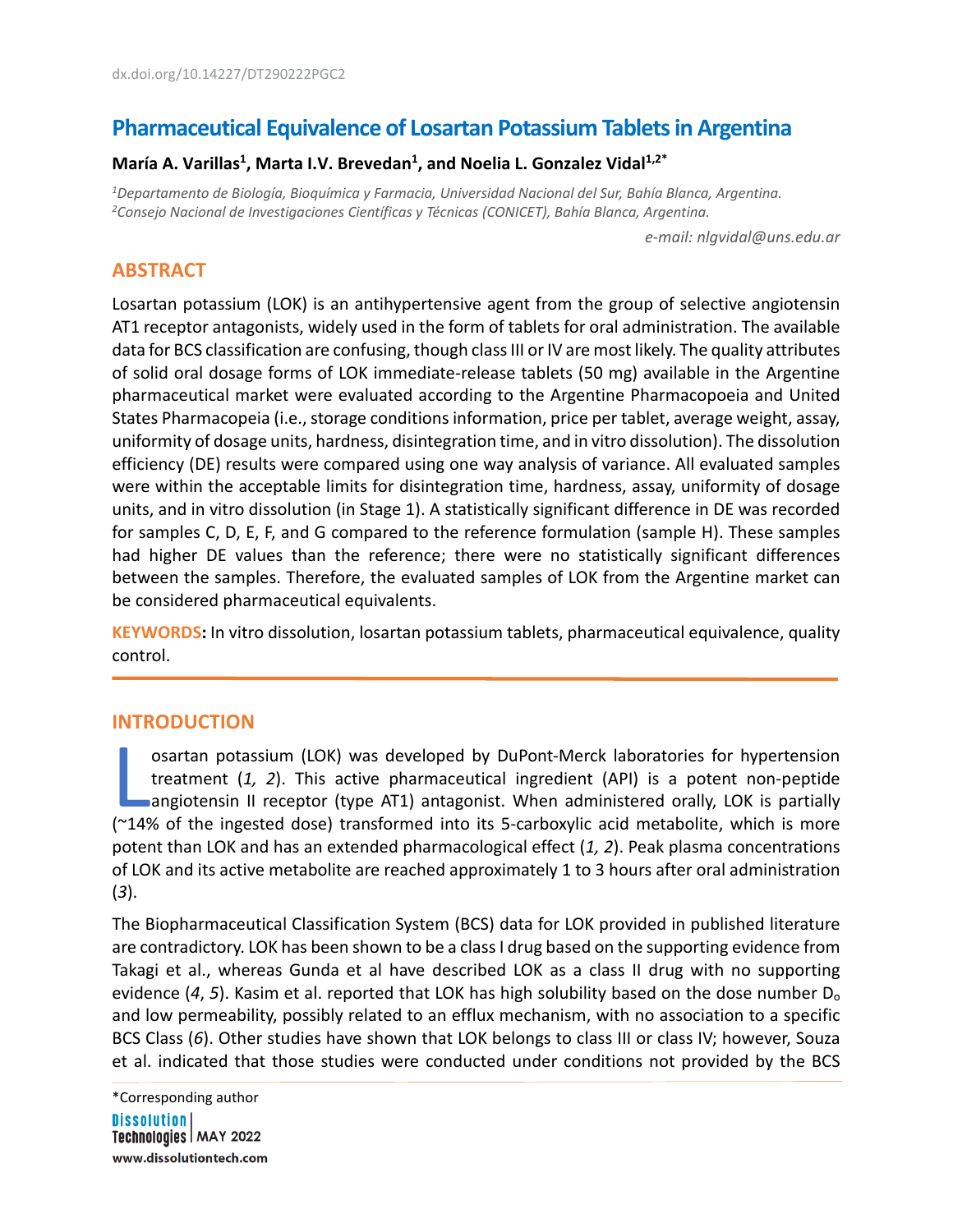scheme (*7*–*10*). Nevertheless, Souza et al also concluded that LOK could be a class IV drug based on shake-flask methodology for solubility measurement or class III, considering the intrinsic dissolution results (*10*).

The Argentine pharmaceutical market is depicted by reference and multisource products, with absence of generic medicine in the strict sense (i.e., as they are recognized in other countries). In this scenario, patients in Argentina interchange formulations based on price and availability of a product, and LOK tablets are no exception. This is why establishing pharmaceutical equivalence between products is needed. For this purpose, all evaluated products must meet the same quality standards, such as identity and drug content, dose uniformity, and in vitro dissolution behavior, and have consistent information about storage conditions (*11, 12*).

The in vitro dissolution test (as a single point estimate) is an effective method to ensure product quality and assess pharmaceutical equivalence with the reference product, especially for immediate-release formulations containing an API with high solubility and/or permeability (*13*). Comparison of dissolution profiles appears to be more accurate than the point estimate approach for APIs with low solubility and/or permeability(*14, 15*).

This study aims to compare solid oral immediate-release pharmaceutical products containing 50 mg of LOK, approved for commercialization in the Argentine market, to evaluate critical quality attributes and pharmaceutical equivalence with the reference product according to local and international guidelines.

# **MATERIALS AND METHODS**

The LOK reference standard (99.9% calculated on the dried basis, 0.4% water content) was purchased from Saporiti (Argentina).

Eight different brands of immediate-release tablets containing LOK (50 mg) were purchased in Argentine pharmacies located in Bahía Blanca. The multisource formulations (manufactured in Argentina) were randomly labeled as A to G, and the reference product (imported from Brazil) was labeled as H.

Distilled water was obtained from our own laboratory and used as the dissolution medium.

# **Equipment**

Equipment used for quality control tests included the following: Varian Cary 50 Conc spectrophotometer (Varian Instruments, Australia) for API quantification during assay and dissolution studies; Scout DGM02 and EGMO2 (Scout Electronics, Argentina) for hardness and disintegration time measurements, respectively; Erweka DT60 (Erweka GmbH, Germany) dissolution tester; and Acculab ALC-210.4M electronic analytical balance (Acculab, USA).

### **Quality Assessments**

WHO Technical Reports state that the instructions for use and storage specifications, detailed on pharmaceutical product packages, are essential to guarantee the interchangeability of medicines (*12*). In this sense, to verify compliance with local legislation and WHO indications, the information included in labels and patient leaflets were compared (*11, 12, 16*).

Ten randomly chosen tablets of each sample product were individually weighed for weight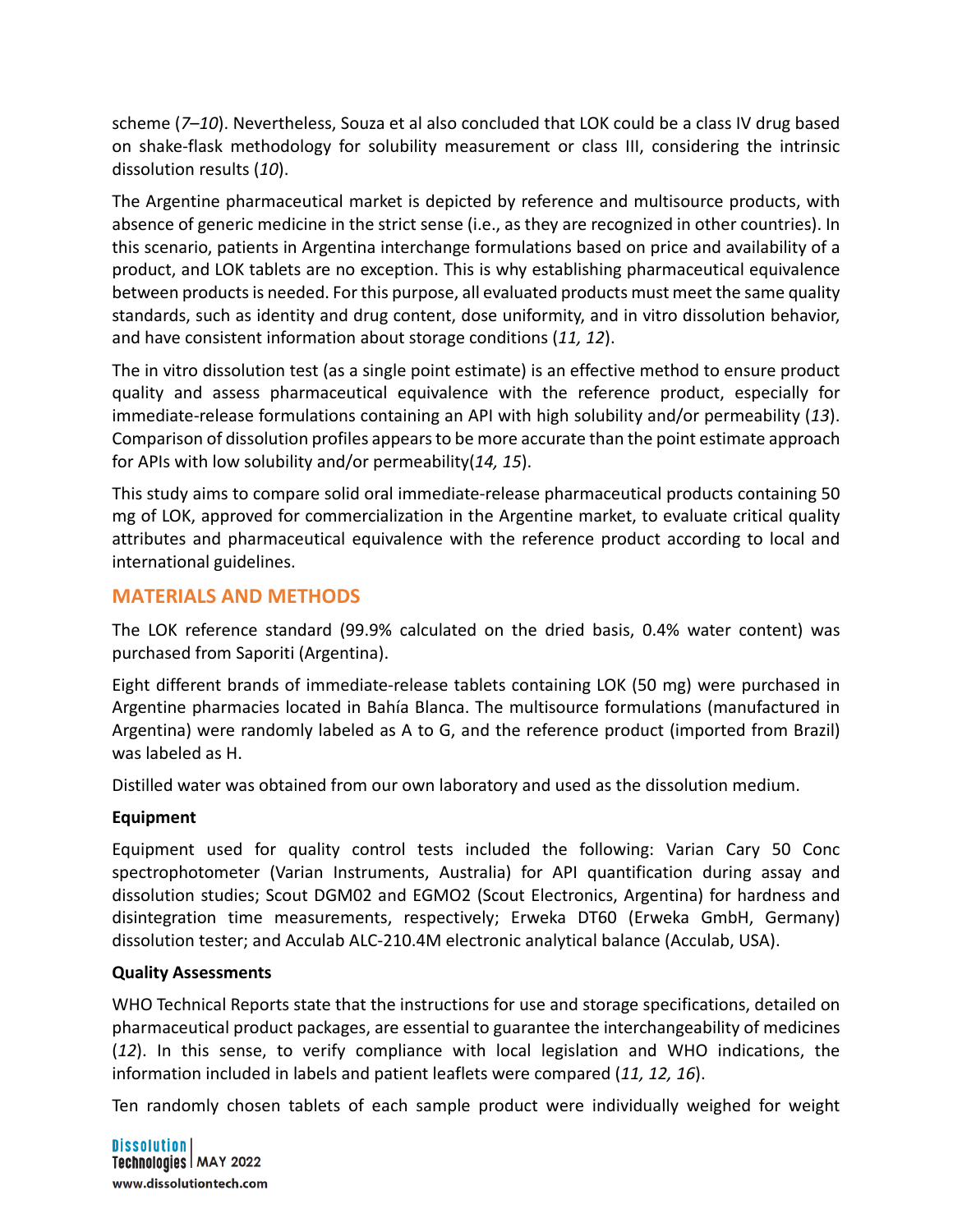variation analysis. The mean weight and standard deviation (SD) were calculated.

Hardness was evaluated for 10 individual tablets of each sample, applying enough force to cause fracture along the diameter (*16*). Results were expressed as mean ± SD in kilopounds (kp). Disintegration time was assessed with six tablets of each product in distilled water at 37.0  $\pm$  2.0 °C. Results were expressed as the maximum time needed for complete disintegration in seconds. After 30 minutes, each tablet should completely disintegrate, according to Argentine Pharmacopeia (*16*).

For the drug content assay, 20 tablets of each sample were weighed and crushed into a powder. Powder corresponding to 50 mg of LOK was weighed and dissolved in 100 mL of distilled water. The solution was filtered through a 0.45-µm pore size nylon membrane (Gamafil, Argentina) and diluted. LOK concentration was determined by UV spectrophotometry at 204 nm. The standard calibration curve was constructed for this purpose ( $y = 0.0962x + 0.0044$ ;  $R^2 = 0.9994$ : concentration range 2.0–9.0 μg/mL) (*17, 18*). The same method was used to evaluate uniformity of dosage units, though applied over 10 individual tablets of each product. Assay results were compared using a one-way analysis of variance (ANOVA).

The dissolution test was carried out using a USP apparatus 2 (paddle) rotating at 50 rpm, with 900 mL of distilled water (37.0 ± 0, 5°C), according to USP (*19*). Aliquots of 10 mL were taken at 30 minutes, filtered through a 0.45-µm pore size nylon membrane (Gamafil) and subsequently diluted. To determine the LOK amount dissolved in the aliquot, the absorbance was measured (256 nm) and compared with the calibration curve ( $y = 0.0258x + 0.0171$ ;  $R^2 = 0.9993$ ; concentration range 5.0–60.0 µg/mL LOK). Pharmacopeial specifications state that not less than 75% of the declared amount of LOK must dissolve within 30 minutes (*19*). The same conditions were applied to construct the dissolution profiles, with sampling points at 5, 10, 15, 30, and 45 minutes. Dissolution efficiency (DE) was calculated for each profile, and the results were compared using ANOVA (*20*).

### **RESULTS AND DISCUSSION**

The information included on labels (primary and secondary packaging) and patient leaflets was analyzed according to national and international criteria. The concept of interchangeability is applicable to the API and dosage form, including the directions for use and storage, which are particularly critical for stability and shelf life (*11, 12, 16*).

USP states for LOK tablets to "store in tightly closed containers, protected from light, at controlled room temperature. The term "controlled room temperature" is defined as "a temperature thermostatically maintained between 20 and 25  $\degree$ C, allowing deviations between 15 and 30  $\degree$ C, experienced in pharmacies, hospitals, and warehouses" (*19*). The analyzed labels and leaflets showed differences in the information provided about storage conditions; however, all samples consistently specified the condition that temperature should be under 30 °C (Table 1). Regarding the USP recommendation about protection from light, only products A and H mentioned this issue. Samples A, B, D, and F specified to store in a dry place. Only the reference sample mentioned all the conditions established in the corresponding monograph. It is essential to achieve harmonization of the information presented on labels and leaflets, and its control by the authorities, for the correct interpretation by patients and health professionals.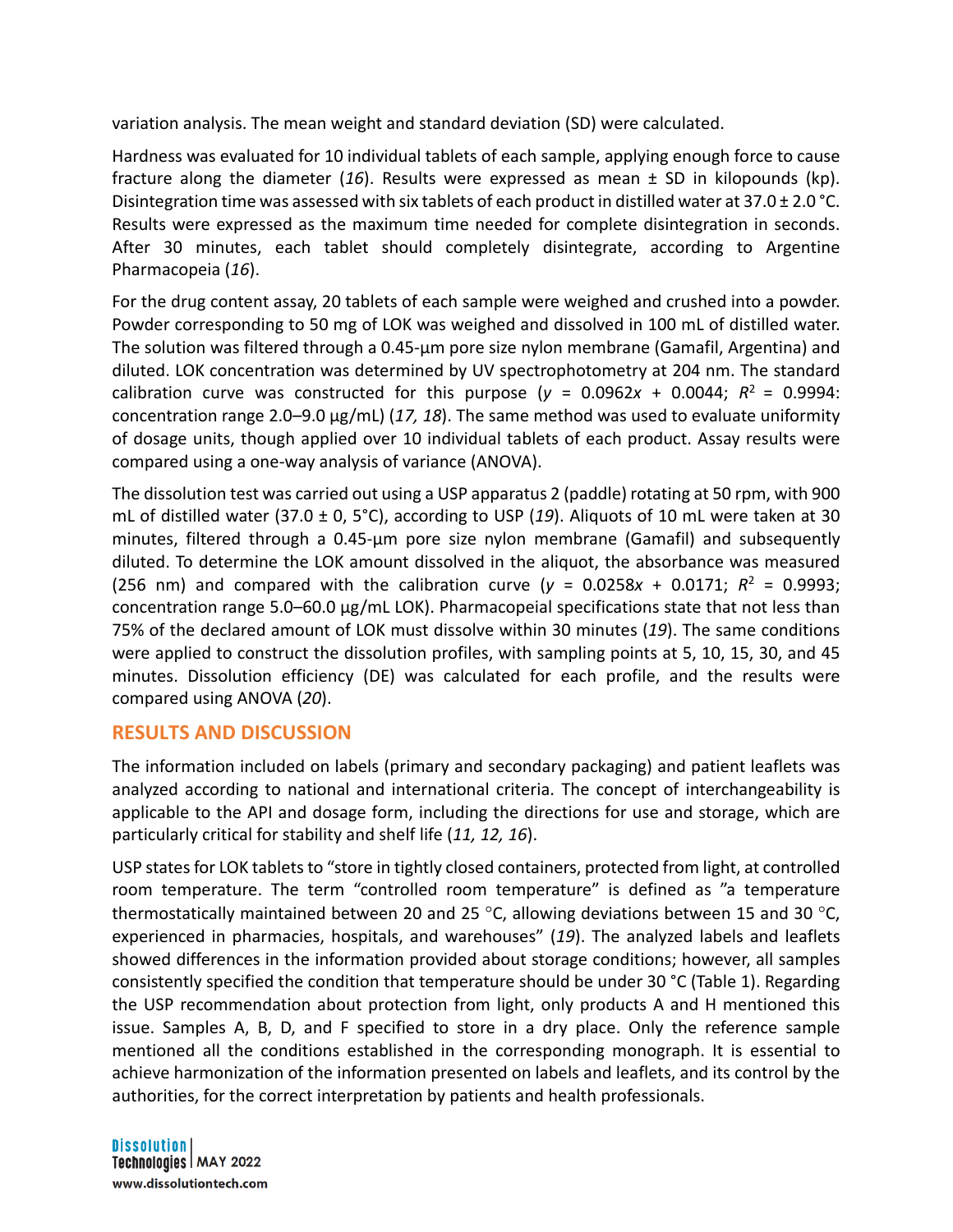| <b>Product</b> | <b>Price</b> <sup>a</sup> | <b>Storage Conditionsb</b>                                                                   | Weight (mg),<br>Mean ± SD | Hardness (kp),<br>Mean ± SD | <b>Disintegration</b><br>Time $(s)^c$ |
|----------------|---------------------------|----------------------------------------------------------------------------------------------|---------------------------|-----------------------------|---------------------------------------|
| A              | 40.70                     | Store in a dry place at a temperature between 15 and 30 °C, protected from<br>light.         | $152.6 \pm 1.9$           | $6.0 \pm 0.4$               | 464                                   |
| B.             | 42.02                     | Store in a dry place at a temperature below 30 °C.                                           | $151.4 \pm 3.0$           | $9.6 \pm 0.3$               | 585                                   |
|                | 32.93                     | Store at a temperature below 30 °C.                                                          | $199.1 \pm 2.4$           | $5.6 \pm 0.3$               | 577                                   |
| D              | 18.18                     | Store in a dry place at room temperature of 25°C, allowed variation between<br>15 and 30 °C. | $257.3 \pm 2.4$           | $9.2 \pm 0.6$               | 609                                   |
|                | 41.87                     | Store the product at a temperature no higher than 30 °C.                                     | $156.2 \pm 3.1$           | $5.2 \pm 0.2$               | 1168                                  |
|                | 43.24                     | Store in a cool and dry place, preferably between 15 and 30 °C.                              | $290.1 \pm 2.4$           | $12.0 \pm 0.3$              | 497                                   |
| G              | 53.79                     | Store up to 30 °C.                                                                           | $158.0 \pm 2.9$           | $5.2 \pm 0.4$               | 691                                   |
| H (Ref.)       | 64.97                     | Keep the container closed and protected from light at temperature below 30°                  | $154.7 \pm 1.2$           | $7.1 \pm 0.4$               | 666                                   |

*Table 1. Product Information and Results of Physical Quality Control Tests of LOK (50 mg) Tablets*

*aPrice in Argentine pesos, at the time of analysis, per tablet.* 

*bInformation presented in labels and leaflets.*

*c Maximum time needed for complete disintegration of evaluated tablets.*

| <b>Product</b> | Assay <sup>a</sup><br>$(Mean \pm SD)$ | <b>Uniformity of Dosage Units, %</b><br>(Range / $RSD$ ) <sup>b</sup> | <b>Dissolution Test (S1 Stage), %</b><br>(Range / $RSD$ ) <sup>c</sup> | <b>Dissolution Efficiency</b><br>(Mean ± SD) |
|----------------|---------------------------------------|-----------------------------------------------------------------------|------------------------------------------------------------------------|----------------------------------------------|
| A              | $97.2 \pm 0.4$                        | $95.9 - 99.1 / 1.2$                                                   | $86 - 96 / 3.7$                                                        | $71.1 \pm 4.4$                               |
| в              | $100.6 \pm 2.4$                       | $100.6 - 105.7 / 1.7$                                                 | $96 - 100 / 1.7$                                                       | $70.6 \pm 1.4$                               |
|                | $98.2 \pm 0.3$                        | $97.1 - 100.5 / 1.3$                                                  | $94 - 103 / 3.8$                                                       | $74.1 \pm 3.3$                               |
|                | $99.5 \pm 1.3$                        | $97.2 - 99.3 / 0.8$                                                   | $97 - 102 / 2.1$                                                       | $76.3 \pm 1.8$                               |
|                | $98.7 \pm 2.9$                        | $98.1 - 103.7 / 2.3$                                                  | $97 - 106 / 3.4$                                                       | $79.9 \pm 4.3$                               |
|                | $103.7 \pm 0.4$                       | 102.2-103.9 / 0.7                                                     | $80 - 98 / 7.6$                                                        | $77.1 \pm 3.9$                               |
| G              | $96.4 \pm 0.0$                        | $94.0 - 98.2 / 1.7$                                                   | $84 - 99 / 7.1$                                                        | $76.0 \pm 5.3$                               |
| $H$ (Ref.)     | $103.7 \pm 0.1$                       | 102.8-104.1 / 0.4                                                     | $90 - 100 / 3.6$                                                       | $68.9 \pm 1.9$                               |

*Table 2. Assay, Uniformity, and Dissolution Results for LOK (50 mg) Tablets*

*aSpecification for acceptance: 95.0–105.0%.* 

*bSpecification for acceptance: range 85.0–115.0%; RSD < 6%.* 

*USP specification for acceptance at S1 Stage: no unit dissolves less than 75% (Q) + 5%, in 30 min.* 

*RSD: relative SD; Q: amount of dissolved active pharmaceutical ingredient, specified in the individual monograph, expressed as a percentage of labeled content of the dosage unit.*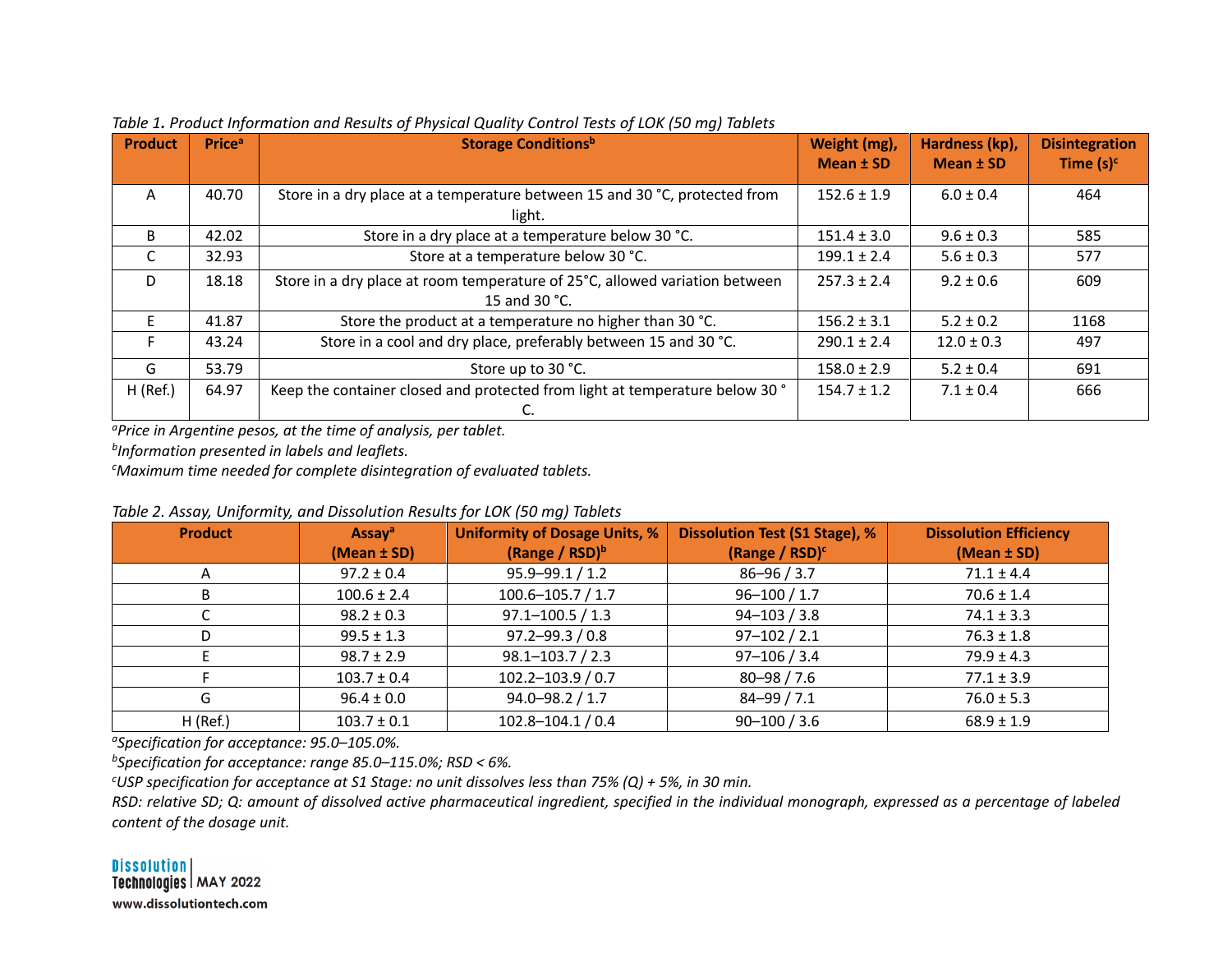Moreover, it should be noted that product C reported 50 mg of losartan as the labeled amount, instead of 50 mg of LOK. Product E was the only one that reported the date of manufacture. Three of the products claimed to be gluten free (C, E, and G), and C declared that the starch present in the formulation is corn starch. All products were scored tablets, except for C and D. Products B, C, E, and G reported the qualitative composition of the formulation, whereas A, D, F, and H declared both the qualitative and quantitative formula.

LOK multisource products A, B, E, and F had similar prices and were approximately 33% cheaper than the reference H, and sample D cost was 72% less (Table 1). In Argentina, economics is the most common reason for the extensive use of multisource formulations and decisions to interchange them by patients.

Table 1 shows the results of the physical quality control tests, carried out as the Argentine Pharmacopoeia recommends. The average weight of the tablets ranged from 151.4–290.1 mg (samples B and F, respectively). Products A, B, E, and G had an average weight similar to the reference, and F doubled this value. Sample A was the only formulation that reported the average tablet weight in the quantitative composition of the product leaflet. This range of results could be justified by differences in the composition and physical dimensions of each formulation, which are characteristic of each manufacturer and not necessarily related to variations in API content or dissolution performance.

Hardness represents the force required for tablets to fail (break) in a specific plane, and it is desirable that no tablet has hardness values below 2.0 kp. Mean hardness values ranged from 5.2–12.0 kp for all analyzed products (Table 1).

Finally, all samples met the pharmacopeial requirement of disintegration time (less than 30 min), with values ranging from 7.7–19.5 minutes(samples A and E respectively) (Table 1).

Table 2 depicts the results obtained for assay, uniformity of dosage units, and dissolution tests. All formulations complied with assay, with results ranging from 96.4 ± 0.0 to 103.7 ± 0.4. Statistical differences were recorded between the reference (H) and samples A, C, E, and G ( $p < 0.01$ ) and between H and D ( $p < 0.05$ ); however, no significant differences were observed between H and F or B. All formulations complied with specifications for uniformity of dosage units.

Regarding the in vitro dissolution test, as a critical quality control attribute, all samples met the specifications at Stage 1. The dissolution profiles of LOK tablets in distilled water are shown in Figure 1. In this particular case, differences were observed in the dissolution behavior of the evaluated samples. At 10 minutes, all samples dissolved less than an 80% of the API. Samples B, C, and H did not exceed 80% dissolved at 15 minutes, whereas the other samples did. All samples exceed 85% dissolved within 30 minutes, so they could be considered "rapidly dissolving" formulations.

Significant differences were detected when comparing the DE results of the reference formulation H (68.9  $\pm$  1.9) with respect to samples C, D, E, F, and G ( $p < 0.01$ ); however, these samples had higher DE values than the reference but there were no statistically significant differences between them. As shown in Figure 1, dissolution results for sample H were the lowest for the first 25 minutes of the test (i.e., sample H exhibited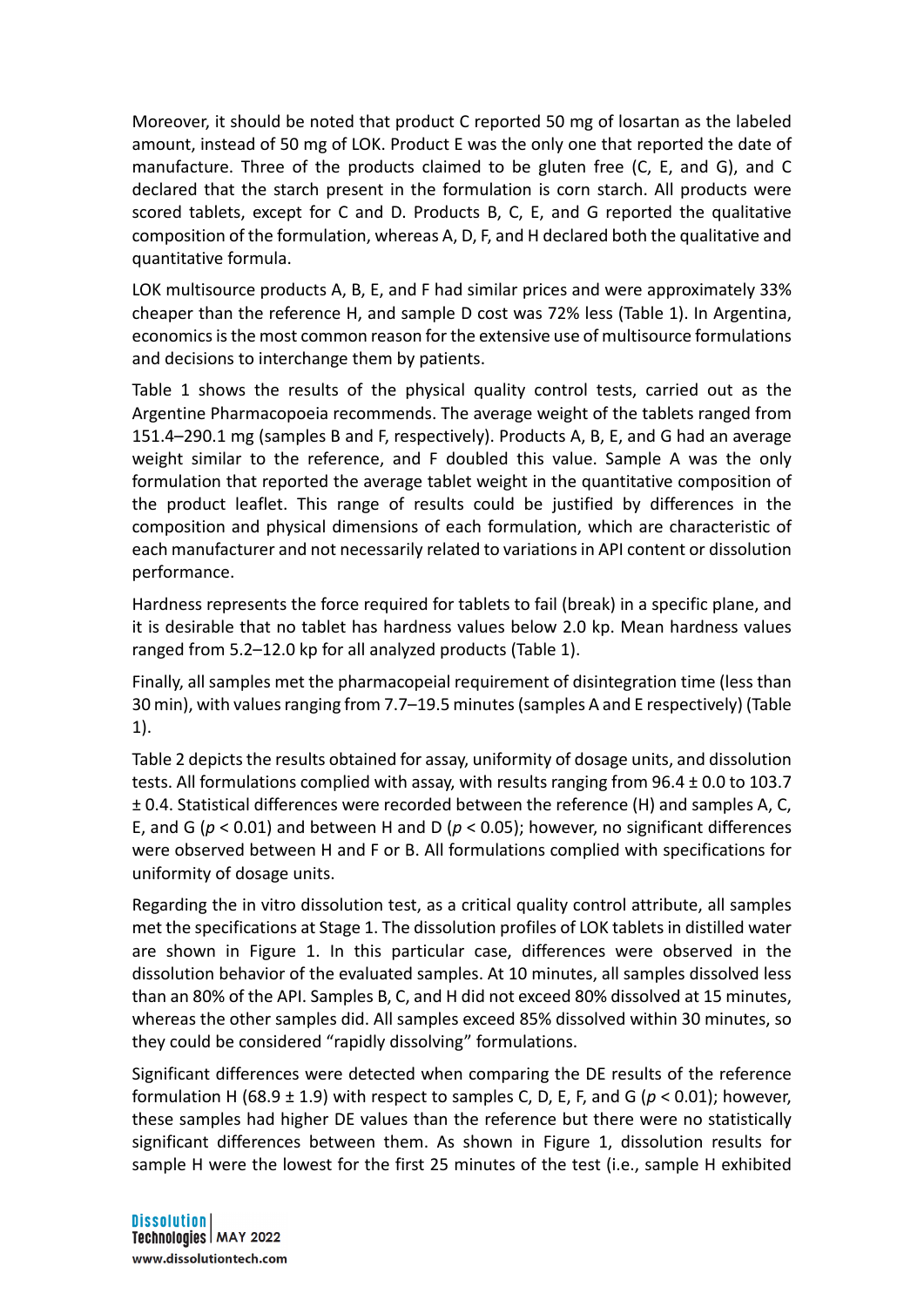the lowest dissolution rate). This can be partially explained by the composition of this formulation (Table 3). Sample H did not contain any of the superdisintegrants that were present in the remaining formulations (croscarmellose sodium, sodium starch glycolate, or crospovidone). Indeed, sample H contained conventional disintegrants as cellulose microcrystalline, hydroxypropyl cellulose, and carnauba wax, which could delay the dissolution process.



*Figure 1. Mean ± SD percentage of labeled amount dissolved for LOK (50 mg) tablets. Sample H is the reference formulation.*

| <b>Excipient</b>                 | $A^a$                        | B                        | $\mathbf{C}$             | D <sup>a</sup>           | E                            | Fa                       | G                        | $H$ (Ref.) <sup>a</sup>      |
|----------------------------------|------------------------------|--------------------------|--------------------------|--------------------------|------------------------------|--------------------------|--------------------------|------------------------------|
| Cellulose, Microcrystallineb     | $\ddot{}$                    | $+$                      | $+$                      | $\ddot{}$                | $+$                          | $+$                      | $+$                      | $\ddot{}$                    |
| <b>Colloidal Silicon Dioxide</b> |                              | $\overline{\phantom{0}}$ | $+$                      | $\overline{a}$           | $+$                          | $+$                      | $+$                      | $\blacksquare$               |
| Coloring agents                  | $\ddot{}$                    | $+$                      | $+$                      | $\blacksquare$           | $+$                          | $+$                      | $\blacksquare$           | $\overline{\phantom{0}}$     |
| Croscarmellose sodium            | $\overline{\phantom{a}}$     | -                        | $+$                      | $\blacksquare$           | $+$                          | $+$                      | $\blacksquare$           |                              |
| Crospovidone                     |                              |                          |                          | ÷                        | $\blacksquare$               | -                        | $\overline{\phantom{0}}$ | $\qquad \qquad$              |
| Hydroxypropyl cellulose          |                              |                          | ۰                        | $\blacksquare$           | $\blacksquare$               | $\blacksquare$           | $\overline{\phantom{a}}$ | $\ddot{}$                    |
| Hypromelloseb                    |                              | $+$                      | ۰                        | $+$                      | $+$                          | $+$                      | $\ddot{}$                | $+$                          |
| Lactose                          | $\ddot{}$                    | $+$                      | $+$                      | $+$                      | $+$                          | $+$                      | $+$                      | $+$                          |
| <b>Magnesium Stearate</b>        | $\ddag$                      | $+$                      | $\ddot{}$                | $\ddot{}$                | $+$                          | $\ddot{}$                | $\ddot{}$                | $+$                          |
| Maltodextrin                     | $\qquad \qquad \blacksquare$ |                          |                          | $\blacksquare$           | $+$                          | $\overline{\phantom{0}}$ | $\overline{\phantom{a}}$ | $\overline{a}$               |
| Polyvinyl Alcohol <sup>b</sup>   |                              |                          | $+$                      | $\overline{\phantom{a}}$ | $\qquad \qquad \blacksquare$ | -                        | $\overline{\phantom{0}}$ | $\overline{\phantom{a}}$     |
| Polyethylene glycol              | $\ddot{}$                    | $\ddagger$               | $+$                      | $\ddot{}$                | $\qquad \qquad \blacksquare$ | $+$                      | $+$                      | $\qquad \qquad \blacksquare$ |
| Povidone                         | $\qquad \qquad \blacksquare$ |                          | ۰                        | $\overline{\phantom{a}}$ | ۰                            | $+$                      | $\blacksquare$           | $\qquad \qquad \blacksquare$ |
| Propylene glycol                 |                              | $\overline{\phantom{0}}$ | ۰                        | $\overline{\phantom{a}}$ | $\blacksquare$               | $+$                      | $\overline{\phantom{a}}$ |                              |
| Saccharin sodium                 | $\qquad \qquad \blacksquare$ | $\overline{\phantom{0}}$ | ۰                        | $\blacksquare$           | $\blacksquare$               | $+$                      | $\blacksquare$           | $\overline{\phantom{a}}$     |
| Simethicone                      |                              | $\overline{\phantom{0}}$ | $\overline{\phantom{0}}$ | $+$                      | $\blacksquare$               | $\blacksquare$           | $\blacksquare$           | $+$                          |
| Sodium starch glycolate          |                              | $+$                      | ÷                        | $+$                      | $\blacksquare$               | ÷,                       | $+$                      | $\overline{a}$               |
| Starch                           | $+$                          | $\overline{\phantom{0}}$ | $+$                      | $\blacksquare$           | $\blacksquare$               | $\overline{\phantom{0}}$ | $\overline{\phantom{a}}$ | $\overline{\phantom{0}}$     |
| Talc <sup>b</sup>                | $+$                          | $\overline{\phantom{0}}$ | $+$                      | $+$                      | $\blacksquare$               | $+$                      | $\overline{\phantom{a}}$ | $\overline{\phantom{a}}$     |
| Titanium dioxide <sup>b</sup>    |                              | $+$                      | $+$                      | $+$                      | $+$                          | $+$                      | $+$                      | $\ddot{}$                    |
| Triacetin                        |                              | $+$                      |                          | $\blacksquare$           | $+$                          | ۰                        | $\blacksquare$           | $\qquad \qquad \blacksquare$ |
| Wax, Carnauba                    | $\blacksquare$               |                          |                          | $\blacksquare$           | $\blacksquare$               | ۰                        |                          | $\ddot{}$                    |

*Table 3. Qualitative Composition of Excipients in LOK (50 mg) Tablets*

*aInformation presented in label and/or leaflet.*

*bThis excipient has multiple functions.* 

*+ indicates present, - indicates absent.*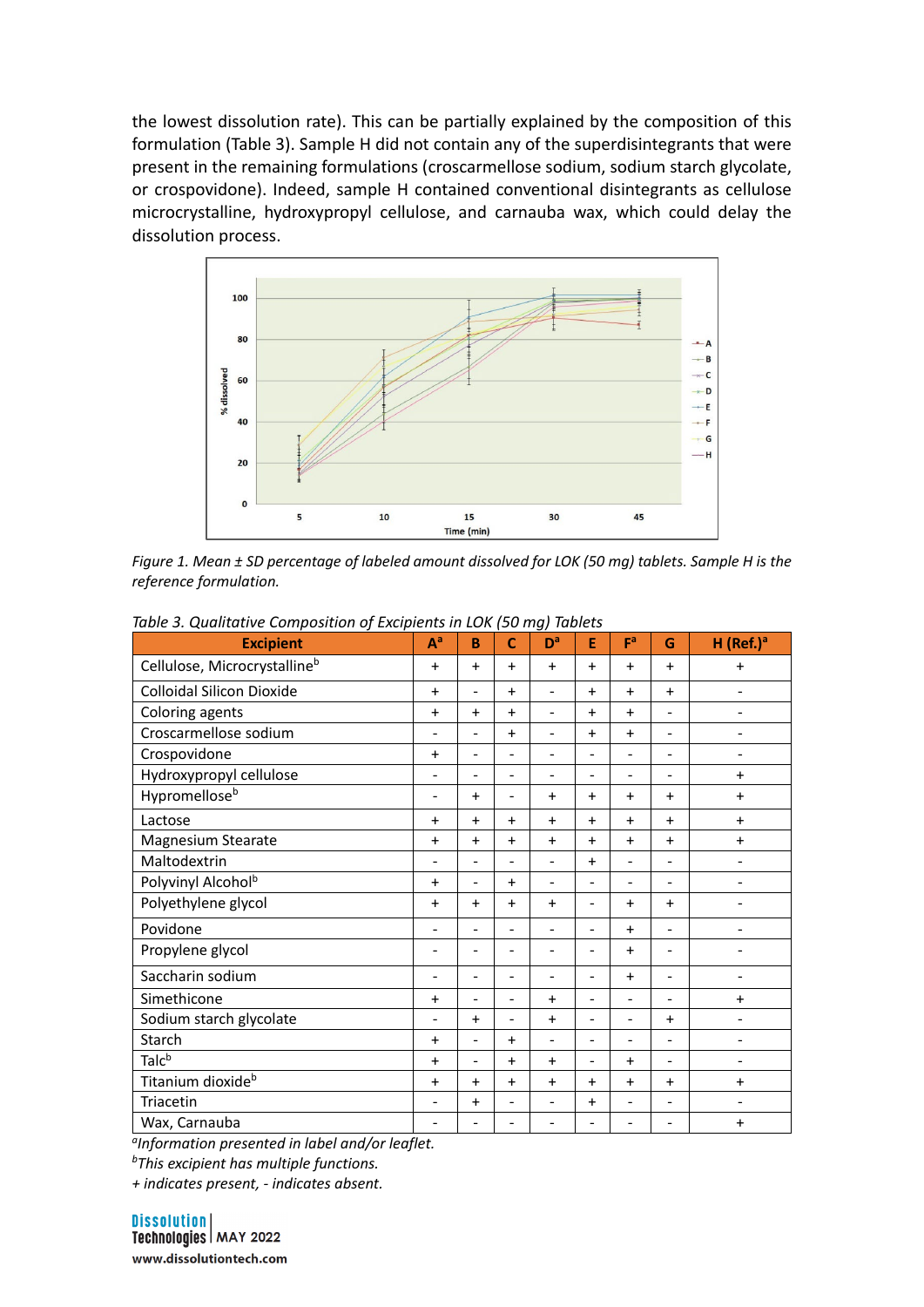# **CONCLUSION**

National and international regulations were applied for the analysis of LOK tablets, including reference and multisource products, available in pharmacies of Argentina. The results show that the formulations included in the present study met the requirements in terms of assay, hardness, disintegration time, uniformity of dosage units, and dissolution test. When comparing the dissolution profiles, significant differences were recorded between the reference formulation and certain evaluated samples, although these differences would not have clinical impact. Therefore, the evaluated samples of LOK (50 mg) from the Argentine market can be considered pharmaceutical equivalents. Despite the established pharmaceutical equivalence, a biowaiver could not be established because there is no consensus about the BCS class of LOK.

### **FUNDING**

The authors are grateful to Universidad Nacional del Sur for the financial support (PGI 24/B306).

### **CONFLICT OF INTEREST**

The authors disclosed no conflicts of interest related to this article.

### **REFERENCES**

- 1. Barreiro, E. J.; Fraga, C. A. M. *Química Medicinal: As Bases Moleculares da Ação dos Fármacos,* 3rd Ed.; Artmed Editora: São Paulo, Porto Alegre, 2014.
- 2. Korolkovas, A. *Dicionário terapêutico Guanabara*, Ed. 2006/2007; Guanabara Koogan: Rio de Janeiro, 2007.
- 3. Kirch, W.; Horn, B.; Schweizer, J. Comparison of angiotensin II receptor antagonists. *Eur J Clin Invest*. **2001**, *31* (8), 698–706. DOI: 10.1046/j.1365-2362.2001.00871.x.
- 4. Takagi, T.; Ramachandran, C.; Bermejo, M.; Yamashita, S.; Yu, L. X.; Amidon, G. L. A provisional biopharmaceutical classification of the top 200 oral drug products in the United States, Great Britain, Spain, and Japan. *Mol Pharm*. **2006**, *3* (6), 631–643. DOI: 10.1021/mp0600182.
- 5. Gunda, R. K.; Manchineni, P. R. Development and evaluation of losartan potassium sustained release tablet formulations. *World J. Curr. Med. Pharm. Res*. **2019**, *1* (1), 25–31.
- 6. Kasim, N. A.; Whitehouse, M.; Ramachandran, C.; Bermejo, M.; Lennernäs, H.; Hussain, A. S.; Junginger, H. E.; Stavchansky, S. A.; Midha, K. K.; Shah, V. P.; Amidon, G. L. Molecular properties of WHO essential drugs and provisional biopharmaceutical classification. *Mol Pharm*. **2004**, *1* (1), 85–96. DOI: 10.1021/mp034006h.
- 7. Cristofoletti, R. [Comparative analysis of the predictive capacity of biowaiver models based on the SCB or SCBBD regarding the outcome of a bioequivalence study.] [in Portuguese] Thesis (Master's degree). State University of Londrina, PR, Brazil, 2013.
- 8. Ramirez, E.; Laosa, O.; Guerra, P.; Duque, B.; Mosquera, B.; Borobia, A. M.; Lei, S. H.; Carcas, A. J.; Frias, J. Acceptability and characteristics of 124 human bioequivalence studies with active substances classified according to the Biopharmaceutic Classification System. *Br J Clin Pharmacol*. **2010**, *70* (5), 694–702. DOI: 10.1111/j.1365-2125.2010.03757.x.
- 9. Bergström, C. A. S.; Andersson, S. B. E.; Fagerberg, J. H.; Ragnarsson, G.; Lindahl, A. Is the full potential of the Biopharmaceutics Classification System reached? *Eur J Pharm Sci.* **2014**, *57*, 224– 231. DOI: 10.1016/j.ejps.2013.09.010.
- 10. Souza, J. B.; Souza, J.; Castro, L. M. L.; Siqueira, M. F.; Leal Savedra, R. M. L; Silva-Barcellos, N. M. Evaluation of the losartan solubility in the biowaiver context by shake-flask method and intrinsic dissolution. *Pharm. Dev. Technol*. **2019**, *24* (3), 283–292. DOI: 10.1080/10837450.2018.1472610.
- 11. ANMAT 5904 Regulation: *Definitions and general guidelines on how the information should be included in the leaflets of pharmaceutical products whose condition of sale is under prescription*; Administración Nacional de Medicamentos, Alimentos y Tecnología Médica (ANMAT): Buenos Aires, 1996.